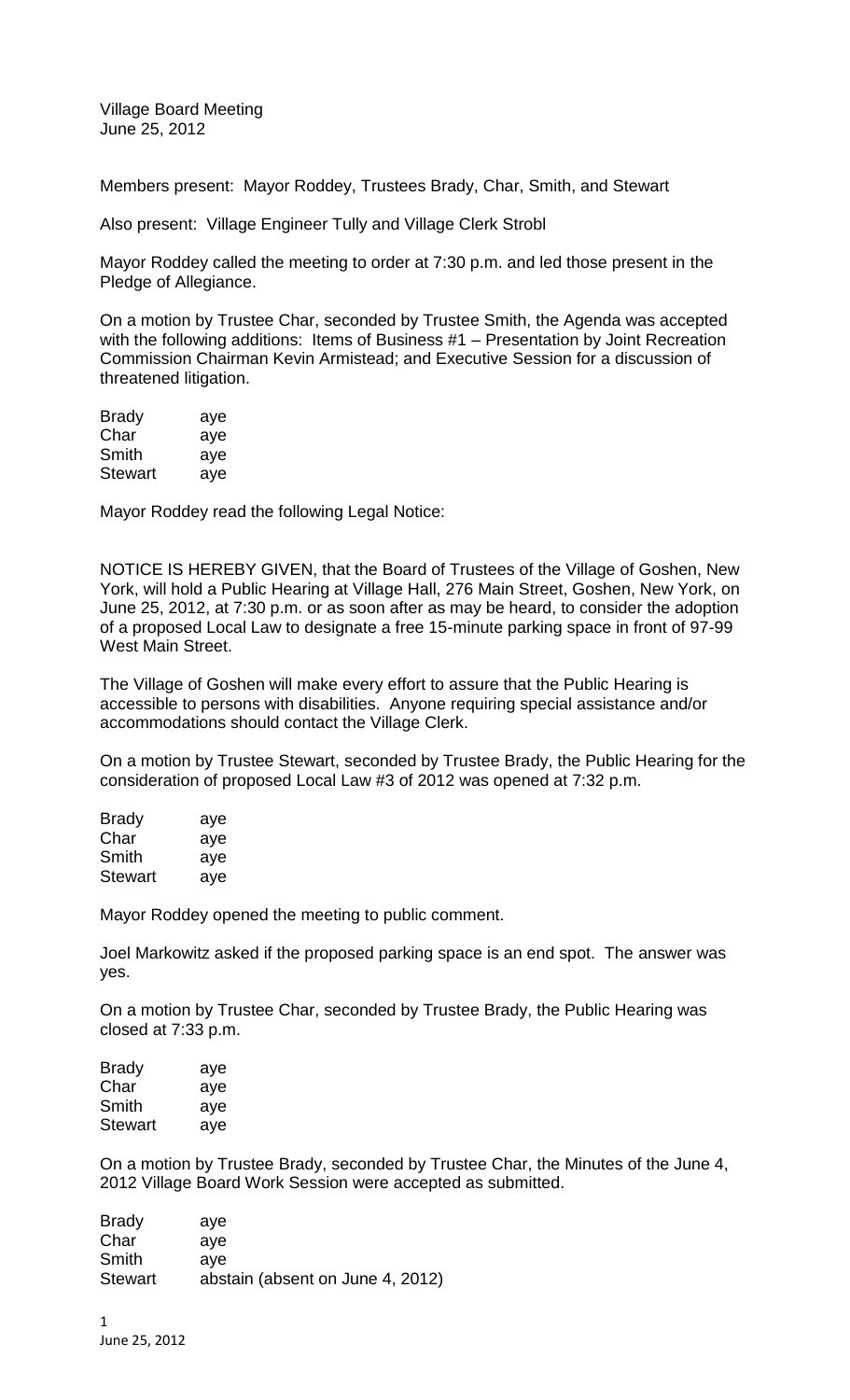On a motion by Trustee Brady, seconded by Trustee Char, the Minutes of the June 11, 2012 Village Board Meeting were accepted as submitted.

| <b>Brady</b>   | aye |
|----------------|-----|
| Char           | aye |
| Smith          | aye |
| <b>Stewart</b> | aye |

On a motion by Trustee Stewart, seconded by Trustee Char, the Minutes of the June 18, 2012 Village Board Work Session were accepted as submitted.

| <b>Brady</b>   | aye |
|----------------|-----|
| Char           | aye |
| Smith          | aye |
| <b>Stewart</b> | aye |

## **Communications**

Mayor Roddey read a letter from the Fundraising Chairperson of the First Presbyterian Church in Goshen, requesting to sponsor children's rides on church property at the corner of Park Place and South Church Street during the Great American Weekend.

## Items of Business

Kevin Armistead, Chairman of the Joint Recreation Commission, addressed the Board with proposed 2012 Capital Projects for Craigville, Salesian, Erie Street, and Lions Parks.

Mayor Roddey announced that the Village and Town Boards will meet in a joint Work Session on July 23<sup>rd</sup> to discuss Salesian Park and other Joint Recreation issues. Members of the Joint Recreation Commission were urged to attend.

On a motion by Trustee Char, seconded by Trustee Brady, the Village Board for the Village of Goshen, as lead agency, hereby issues a negative declaration pursuant to the applicable provisions of the State Environmental Quality Review Act, set forth at 6NYCRR Part 617 *et seq.,* in the action: adoption of Local Law #3 of 2012.

| Brady   | aye |
|---------|-----|
| Char    | aye |
| Smith   | aye |
| Stewart | aye |

On a motion by Trustee Brady, seconded by Trustee Smith, the Board of Trustees of the Village of Goshen hereby adopts Local Law #3 of 2012, designating a free 15 minute parking space in front of 97 – 99 West Main Street.

| Brady   | aye |
|---------|-----|
| Char    | aye |
| Smith   | aye |
| Stewart | aye |

On a motion by Trustee Char, seconded by Trustee Smith, bills as examined by members of the Board were approved in accordance with Abstracts 2012/2013 number 1, check numbers 3532 through 3676, in the amount of \$565,148.46.

| Brady   | aye |
|---------|-----|
| Char    | aye |
| Smith   | aye |
| Stewart | aye |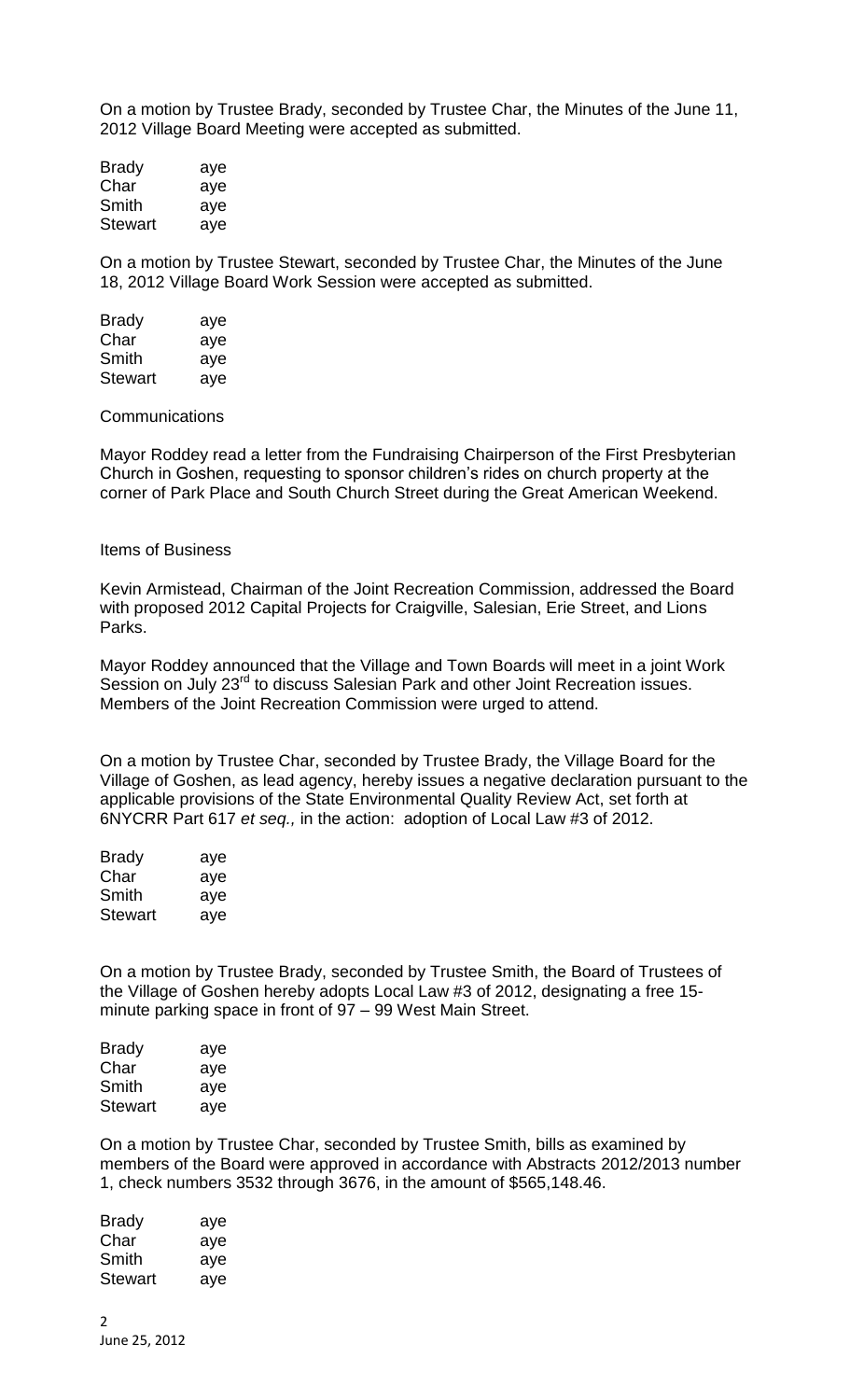Trustee Stewart moved the following, which was seconded by Trustee Smith:

The Village Board of the Village of Goshen hereby authorizes the Advertisement for Bids for the Goshen Drainage Improvements Project, and sets the bid opening for Thursday, July 11, 2012 at 10:00 a.m. at Village Hall, 276 Main Street, Goshen NY.

| Brady          | aye |
|----------------|-----|
| Char           | aye |
| Smith          | aye |
| <b>Stewart</b> | aye |

On a motion by Trustee Brady, seconded by Trustee Char, the Village Treasurer is hereby authorized to issue a refund of \$613.94 to James Anderson, owner of record of property designated as Section 113, Block 4, Lot 5, to correct a clerical error on the 2011 Village tax bill.

This refund is based on a Report of the Director of Real Property Tax Service, reporting a clerical error made on an exemption, affecting the tax roll for the Goshen School 2010, County/Town 2011, and Village of Goshen 2011 tax bills.

| <b>Brady</b> | aye |
|--------------|-----|
| Char         | aye |
| Smith        | aye |
| Stewart      | aye |

Trustee Brady moved the following, which was seconded by Trustee Stewart:

Resolved: Permission is hereby granted for The First Presbyterian Church to sponsor amusement rides during the Great American Weekend on Friday, June 29, 2012 from 5:00 p.m. until 9:00 p.m., Saturday, June 30, 2012 from 10:00 a.m. until 9:00 p.m., and on Sunday, July 1, 2012 from 11:00 a.m. until 5:00 p.m.

This permission is predicated upon receipt of a list of proposed rides, a scale map of the layout of the area, and a list of ride operators and on-site employees.

Permission is also predicated upon provision of the necessary certificate of insurance, and safety inspections by the Village of Goshen Building Inspector, Police Chief, and New York State Rides Inspectors.

| <b>Brady</b>   | aye |
|----------------|-----|
| Char           | aye |
| Smith          | aye |
| <b>Stewart</b> | aye |

Mayor / Trustee Comments

Trustee Brady commended the Town Board for the renaming of Craigville Park to honor the memory of Myron Urbanski.

Trustee Brady spoke about attending his first Joint Recreation Commission meeting as Board liaison, noting that JRC is doing a great job.

Trustee Char offered congratulations to GHS graduate Kaitlyn Shannon Barrett, recipient of the 2012 Chief John H. Egbertson Memorial Scholarship.

Trustee Smith discussed a recent inspection conducted at the Senior Center by Building Inspector Lewis, the result of which will be several updates.